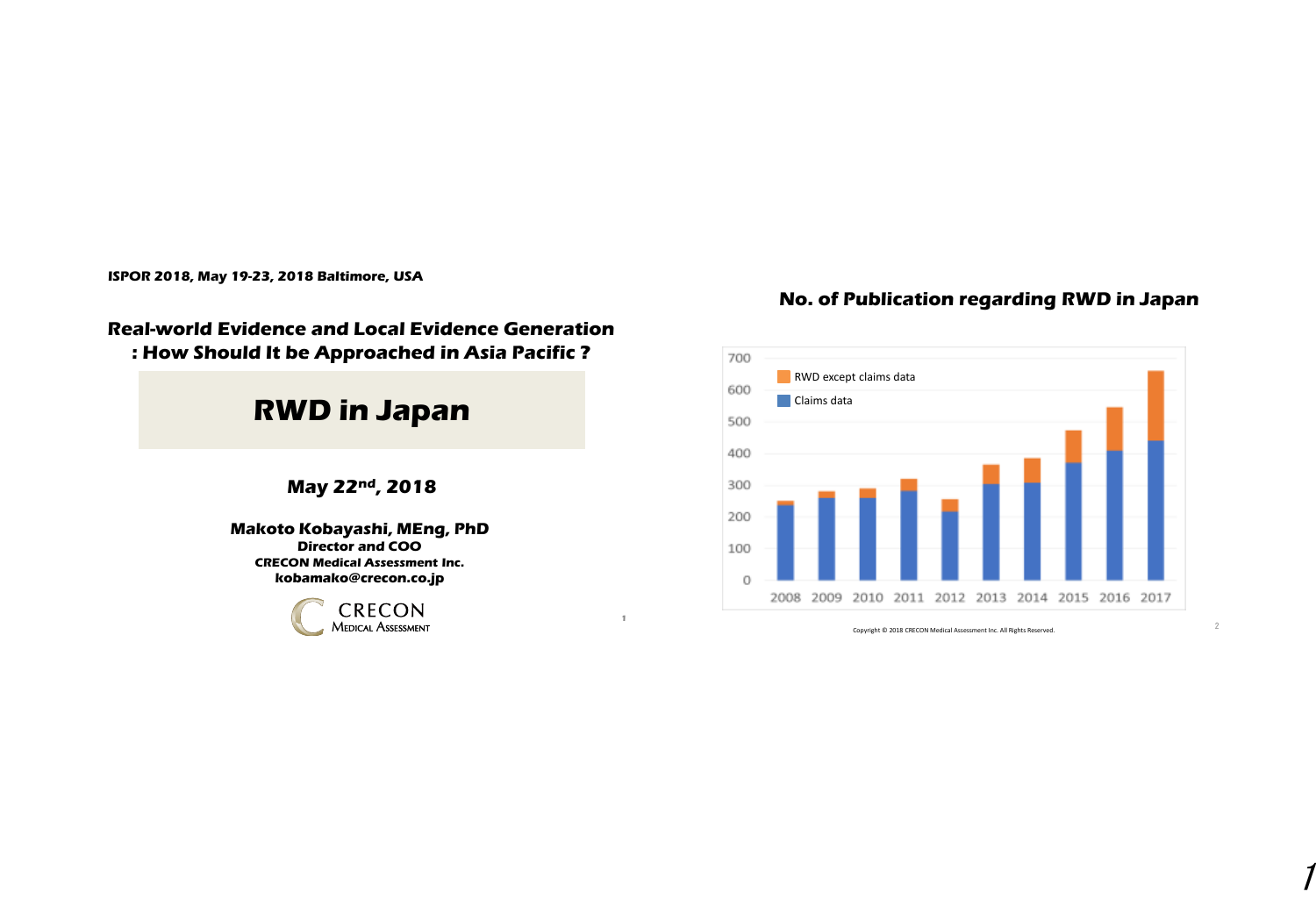# **Various Real-world Data are Available in Japan**

#### **Public Databases**

- **NDB**
- **MID-NET**
- **etc.**

#### **Registry studies**

- **J-DREAM**
- **SCRUM-Japan**
- **etc.**

#### **Commercial Claims Databases**

- **JMDC**
- **MDV**
- **etc.**

Copyright © 2018 CRECON Medical Assessment Inc. All Rights Reserved. <sup>3</sup>

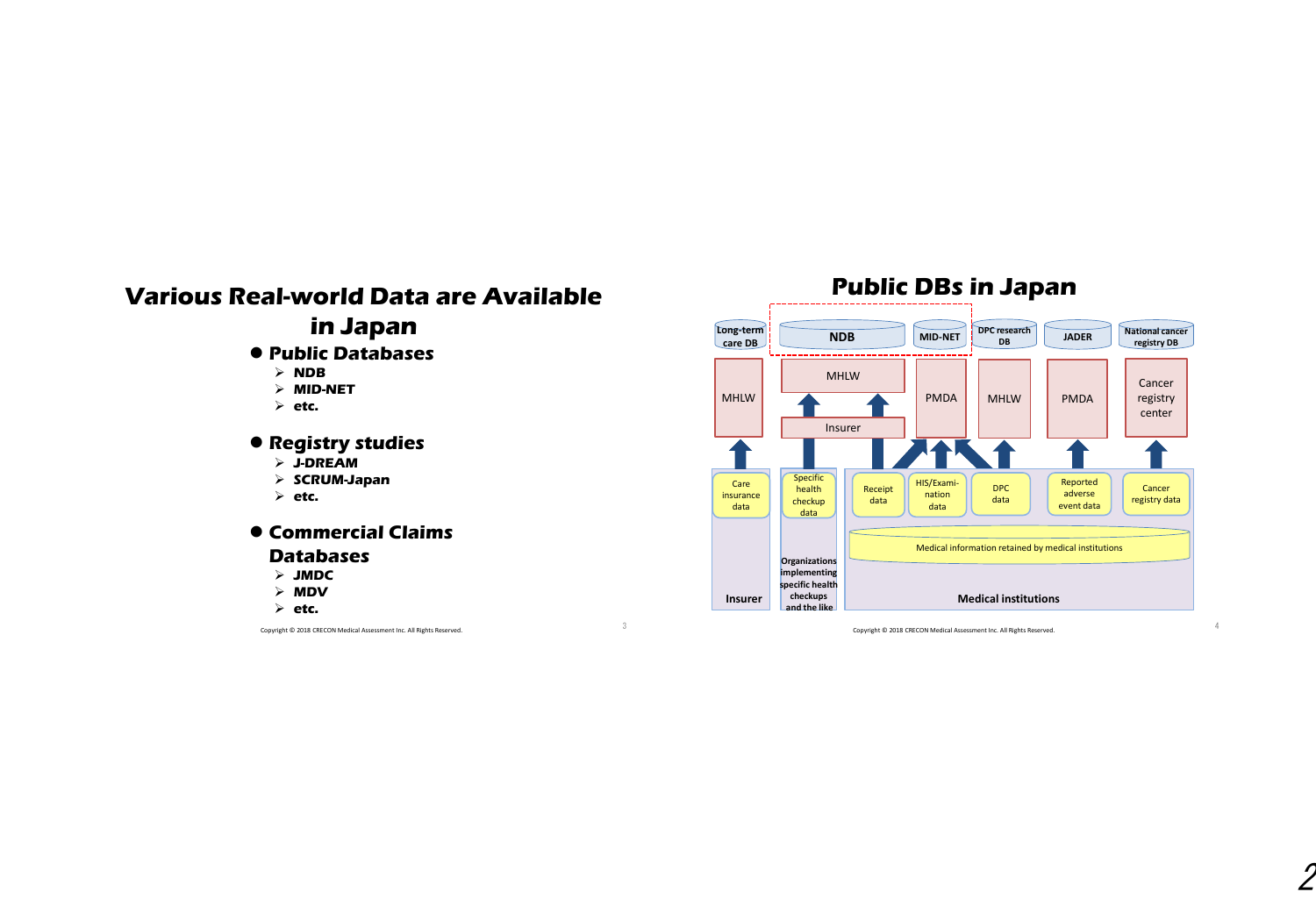## **National Database (NDB)**

 **In 2008, MHLW started to construct the database of all electronic claims data, specific health checkups, and** 

#### **specific health guidance of Japan**

- **Specific health checkups are checkups focused on visceral fat obesity and provided to those insured with age above over and including 40 years old and under 75 years old**
- **Specific health guidance is guidance which is given to those with a checkup result that fulfills a certain criterion**
- **Claims data and specific health check-up data**
	- **Claims data**:**13 billion (2009.4**~**2017.12 (as of 2017.3))**
	- **Special health-check data**:**198 million (2008.4**~**2016.3)**
- **10-year data is accumulated**
- **NDB currently covers approximately 98% of healthcare services provided by health insurance**
- **Only MHLW and academia can assess NDB**

Copyright © 2018 CRECON Medical Assessment Inc. All Rights Reserved. <sup>5</sup>

## **NDB Open Data**

- **Many aggregated results (a few hundreds simple statistical tables) from NDB have been published**
- **NDB Open Data is released every year**
	- **1st NDB Open Data**
		- **October 2016**
	- **2nd NDB Open Data**
		- **September 2017**
	- **3rd NDB Open Data**
		- **is coming soon ???**

Copyright © 2018 CRECON Medical Assessment Inc. All Rights Reserved. 6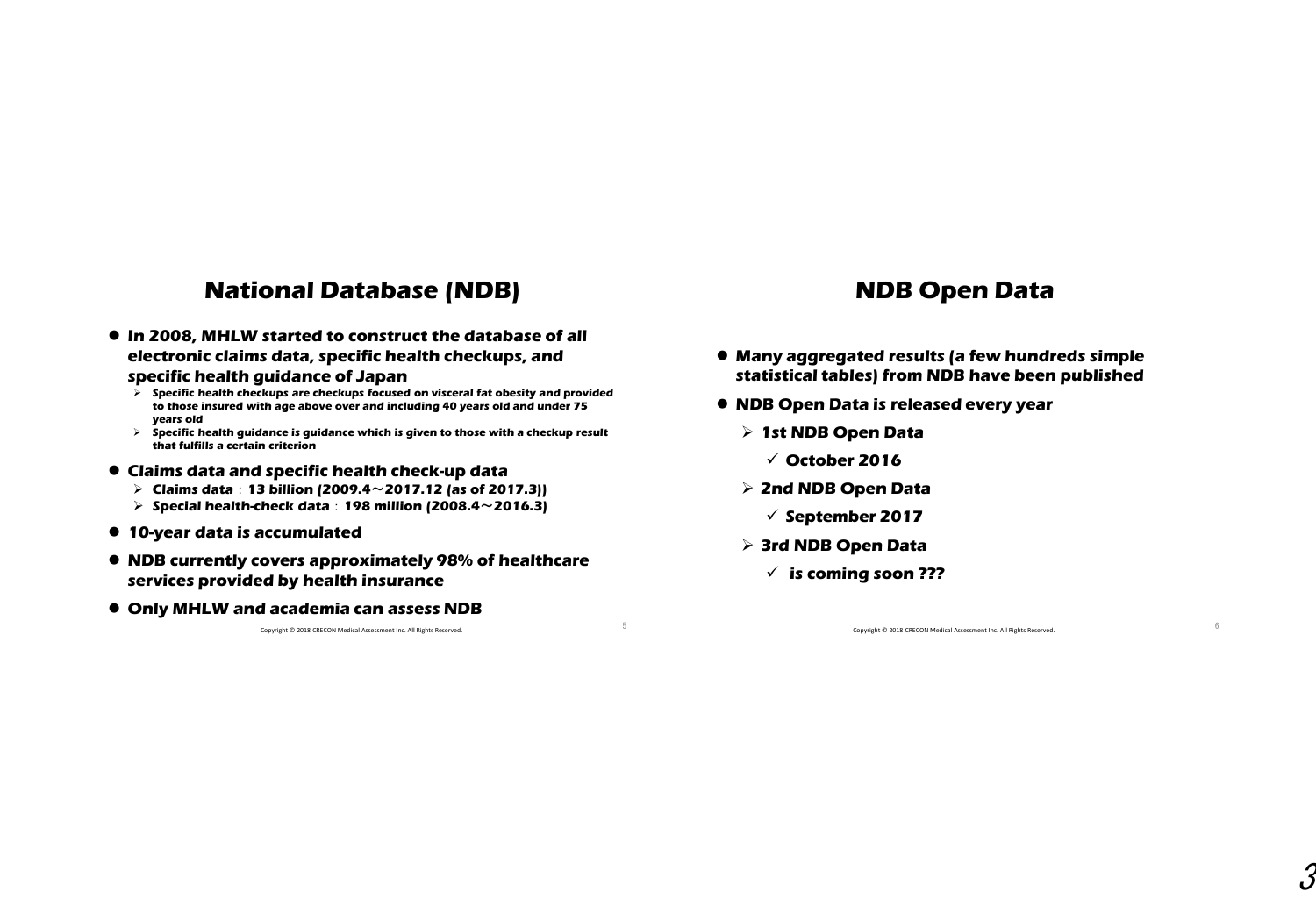| $+1$<br>×<br>Æ<br><b>Report Follows</b><br>$\sim$<br>外来<br>H27 单 04 月<br>化冷冻阻用 体<br>廣料<br>高本節<br>世唐け<br>認識行為<br>出却<br>分類名称<br>初設料<br>262<br>11008111<br>初距<br>(同中日2時目)<br>11811000<br>初距<br>C41<br>v.<br>11012010<br>(地画庫機関からの結介状がない患者)<br>209<br>初型<br>(局一日2科目・減点規定該当の場合)<br>11012010<br>1234<br>初度<br>37<br>再延期<br>再目<br>1202340<br>58<br>堂話等再話<br>12023000<br>95<br>司日再生<br>12008300<br>$\overline{22}$<br>同日常活等再显<br>12008050 | 総計<br>256 841.917<br>950,07<br>19,907<br>.176<br>,050,970,707<br>2.284<br>297 | 黒門<br>0:4期<br>13,000,329<br>41,144<br>XB<br>17:570.010 | 5~9篇<br>12,940,456<br>34,97<br>64<br>٠ |                                      |
|-----------------------------------------------------------------------------------------------------------------------------------------------------------------------------------------------------------------------------------------------------------------------------------------------------------------------------------------------------------------------------------------------------------------------------------|-------------------------------------------------------------------------------|--------------------------------------------------------|----------------------------------------|--------------------------------------|
|                                                                                                                                                                                                                                                                                                                                                                                                                                   |                                                                               |                                                        |                                        | $10 - 14$ (f)<br>9,392,166<br>26,904 |
|                                                                                                                                                                                                                                                                                                                                                                                                                                   |                                                                               |                                                        |                                        |                                      |
|                                                                                                                                                                                                                                                                                                                                                                                                                                   |                                                                               |                                                        |                                        |                                      |
|                                                                                                                                                                                                                                                                                                                                                                                                                                   |                                                                               |                                                        |                                        |                                      |
|                                                                                                                                                                                                                                                                                                                                                                                                                                   |                                                                               |                                                        |                                        |                                      |
|                                                                                                                                                                                                                                                                                                                                                                                                                                   |                                                                               |                                                        |                                        |                                      |
|                                                                                                                                                                                                                                                                                                                                                                                                                                   |                                                                               |                                                        |                                        |                                      |
|                                                                                                                                                                                                                                                                                                                                                                                                                                   |                                                                               |                                                        | 17.029.10A                             | 11,000,106                           |
|                                                                                                                                                                                                                                                                                                                                                                                                                                   |                                                                               | 67, 197                                                | 85,140                                 | 19,721                               |
|                                                                                                                                                                                                                                                                                                                                                                                                                                   | 660,671                                                                       | 130,402                                                | [14, 0.14]                             | 39.037                               |
|                                                                                                                                                                                                                                                                                                                                                                                                                                   | 253, 142                                                                      | 12,531                                                 | 9,334                                  | 4.527                                |
| 36<br>再該科<br>土西<br>spettoto.<br>一日2月日                                                                                                                                                                                                                                                                                                                                                                                             | 8,289,720                                                                     | 21,505                                                 | 10.675                                 | 11,351                               |
| 36<br>電話等<br>再<br>白图<br>一日28日)<br>12019000                                                                                                                                                                                                                                                                                                                                                                                        | 309                                                                           |                                                        |                                        |                                      |
| 53<br>再加<br>光结<br>12010010                                                                                                                                                                                                                                                                                                                                                                                                        |                                                                               |                                                        |                                        |                                      |
| 53<br>面白再<br>12010550<br>実る事はず)                                                                                                                                                                                                                                                                                                                                                                                                   | 11                                                                            |                                                        |                                        |                                      |
| E3<br>面白<br>西都以下)<br>1211000<br>쾇<br>(業績素                                                                                                                                                                                                                                                                                                                                                                                         |                                                                               |                                                        |                                        |                                      |
| 26<br>(司一日之和百十萬和增密訪局の場面)<br>12013010<br>再生注目                                                                                                                                                                                                                                                                                                                                                                                      | 18                                                                            |                                                        |                                        |                                      |
| 71<br>外基節療料<br>外果師確料<br>12011000                                                                                                                                                                                                                                                                                                                                                                                                  | 171,273,704                                                                   | 2,917,728                                              | 2,010,590                              | 1,542.325                            |
| 73<br>司只外来的瘦粉<br>32013708                                                                                                                                                                                                                                                                                                                                                                                                         | 210,217                                                                       | 15,979                                                 | 6,476                                  | 2.719                                |
| 36<br>一日21時日)<br>THERTY<br>(10)                                                                                                                                                                                                                                                                                                                                                                                                   | 7.854,783                                                                     | 43,620                                                 | 25.515                                 | 18, 157                              |
| 54<br>12010500<br>2本10年4月1日た業者)                                                                                                                                                                                                                                                                                                                                                                                                   | 22                                                                            |                                                        |                                        |                                      |
| 28<br>1201640<br>外更的微彩 (第一日立科目 - 属由地馆组织印编出)                                                                                                                                                                                                                                                                                                                                                                                       | 9.147                                                                         | 45.                                                    | 4(1)                                   |                                      |
| 54<br>外某診療科(妥结率6割以下<br>1201350<br>54                                                                                                                                                                                                                                                                                                                                                                                              | $\overline{\phantom{a}}$                                                      | ÷<br>$\overline{\phantom{a}}$<br>٠                     | ٠<br>$\sim$                            |                                      |

Copyright © 2018 CRECON Medical Assessment Inc. All Rights Reserved. <sup>7</sup>

### **MID-NET**

- **MID-NET**(**Medical Information Database Network**) **An integrated real time EMR database**
- **Managed by PMDA**
- **Full-scale operation of MID-NET has began since April 2018**
- **Consists of 23 hospitals in Japan**
- **Population: 4 million patients**
- **4 types data are collected and accumulated:**
	- **Claims data**
	- **Medical charts**
	- **Laboratory test data**
	- **Other (e.g. Diagnosis Procedure Combination (DPC) data)**
- **Not only MHLW/PMDA and academia, but also companies can use MID-NET**
- **PMDA plan to make extensive use of it in drug safety measures, such as analysis of adverse drug reactions.** 
	- $\triangleright$  In particular, detecting ADR information is expected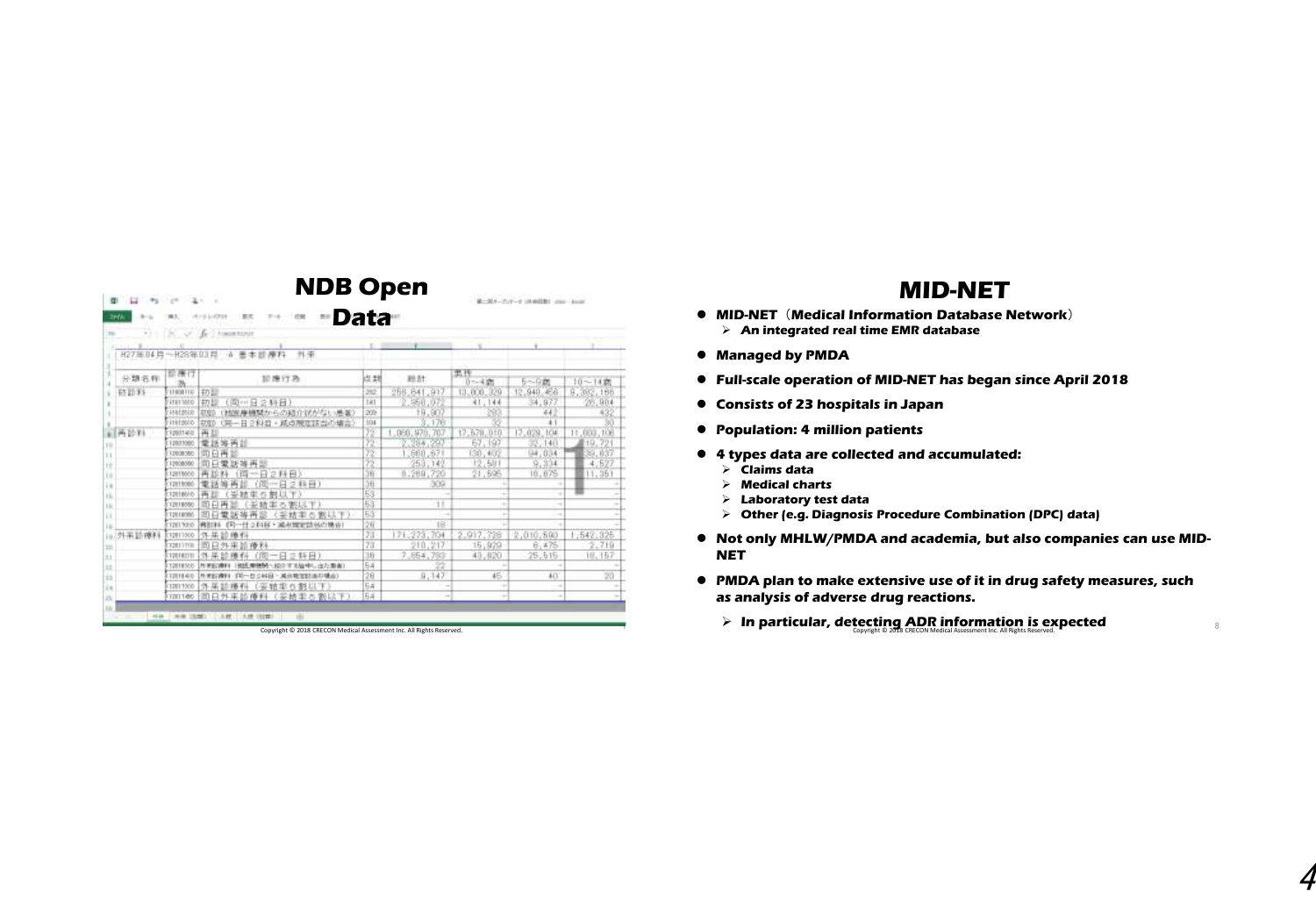## **MID-NET**

## **MID-NET**

- **Advantages**
	- **Various types of data (Claims data, charts data, lab data)**
	- **Real time EMR**
	- **High quality (GPSP compatible)**
- **Disadvantages**
	- **Generalizability**
	- **Price ?**

Copyright © 2018 CRECON Medical Assessment Inc. All Rights Reserved. <sup>9</sup>

### • **User fees**

| <b>Post-marketing survey</b> | <b>Other surveys</b><br>(including analysis dataset) | <b>Other surveys</b><br>(not including analysis<br>dataset) |
|------------------------------|------------------------------------------------------|-------------------------------------------------------------|
| JPY 42,123,000               | JPY 21,061,500                                       | JPY 10,820,000                                              |
| (5383 K)                     | (5191 K)                                             | (\$98 K)                                                    |

 $$1=110$ 

Copyright © 2018 CRECON Medical Assessment Inc. All Rights Reserved. 10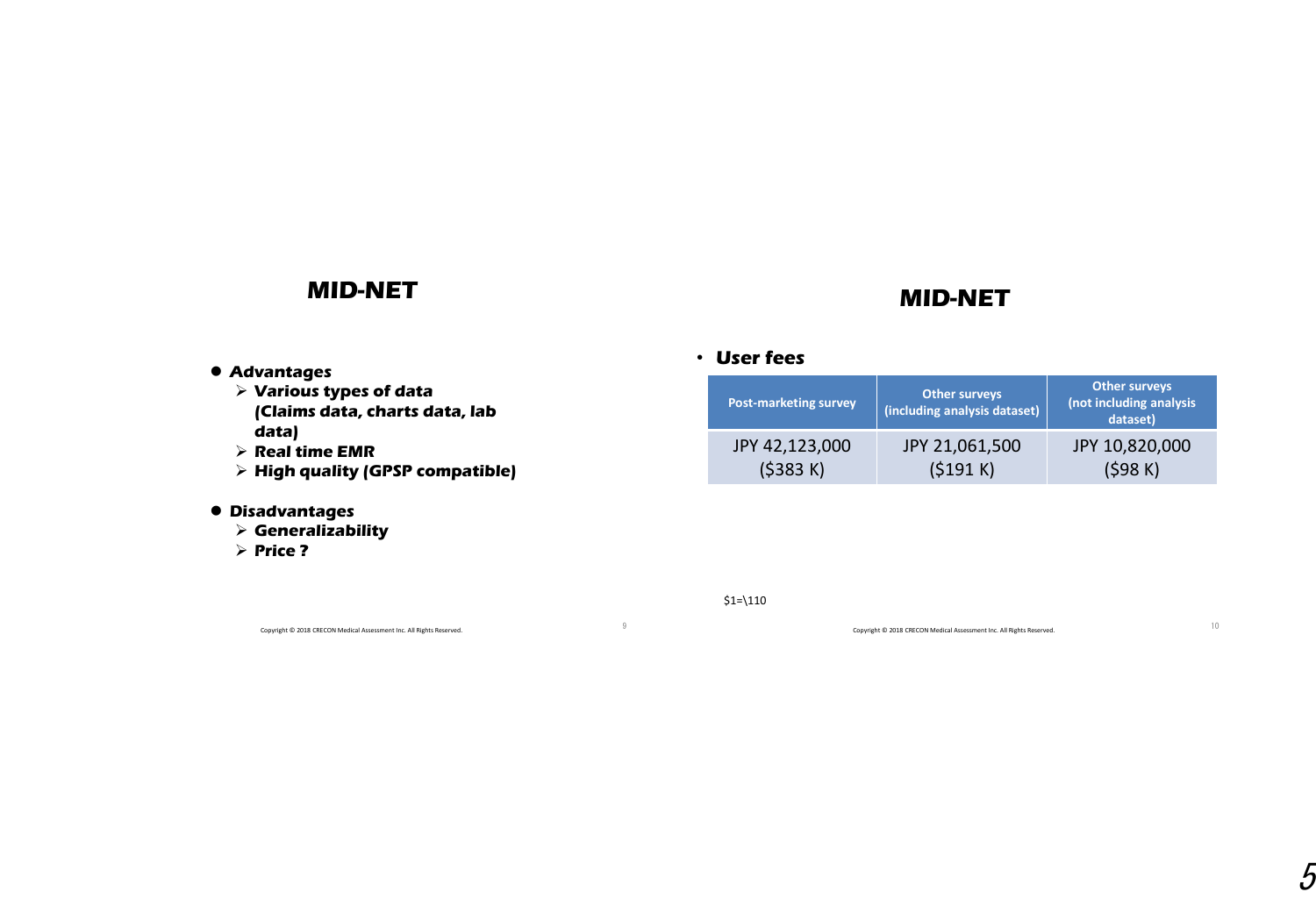## **Registry Studies**

- **(Medical) Association-initiated Registry studies are increasing year by year....**
	- **NCD**
	- **JROAD(cardiovascular)**
	- **J-IMPACT(cardiovascular)**
	- **J-CKD-DB(chronic kidney disease, CKD**)
	- **J-DREAM (diabetes)**
	- **J-DOME (diabetes)** ・
- **Financial support from MHLW**  $\cdot$

・

- **Common tools to facilitate registry studies**
	- **SS-MIX2 (standard format of data storage)**
	- **MCDRS (Multi-purpose Clinical Data Repository System)**

Copyright © 2018 CRECON Medical Assessment Inc. All Rights Reserved. 11

## **Registry Studies**

- **National-level Registry Studies**
	- **National Cancer Registry (National Cancer Center)**
		- **Started in 2016**
		- **Graphical User Interface to calculate by various categories is provided**
	- **SCRUM-Japan (National Cancer Center)**
		- **Cancer Genome Screening Project for Individualized Medicine in Japan**
	- **Remudy (National Center of Neurology and Psychiatry)**
		- **Registry of Muscular Dystrophy**
- **On-going National Project Clinical Innovation Network (CIN)**

Copyright © 2018 CRECON Medical Assessment Inc. All Rights Reserved. 12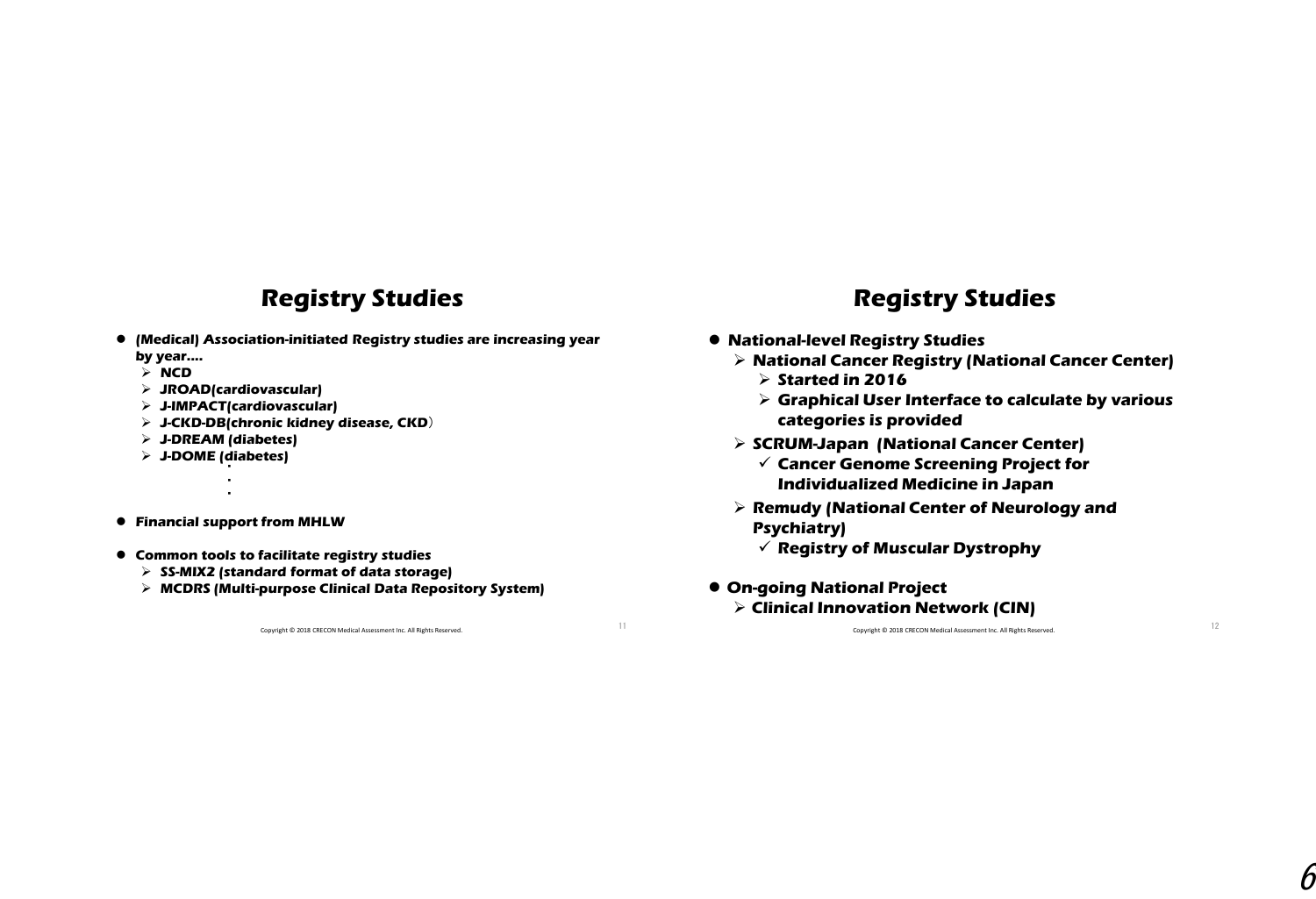## **Clinical Innovation Network (CIN)**

- **Clinical Innovation Network**(**CIN**) **is a new collaboration scheme with National Medical Research Centers**(**NCs**)**and industries, which was proposed by MHLW in 2015.**
- **Purpose of CIN is to facilitate clinical development in Japan by effective utilization of medical information from patient registries.** 
	- **In CIN, each NC will make patient registries to search disease related information.**
	- **Pharmaceutical companies will establish a consortium with NC, and will be able to use the information from patient registries through the consortium activities.** 
		- **Patient recruitment to clinical trials**
		- **∕ Reference data for clinical study protocols** and i<sub>3</sub>

### **Conclusions**

- **Although there are some public databases regarding RWD in Japan, access to those databases by industry is quite limited except for MID-NET**
- **Recently, MHLW is very aggressive for utilization of RWD (registry studies, in particular) to facilitate developments of innovative products through the improvement of clinical research environment**
- **Concrete ways to utilize RWD in drug development are still under discussion so we should keep watching**

Copyright © 2018 CRECON Medical Assessment Inc. All Rights Reserved. 14